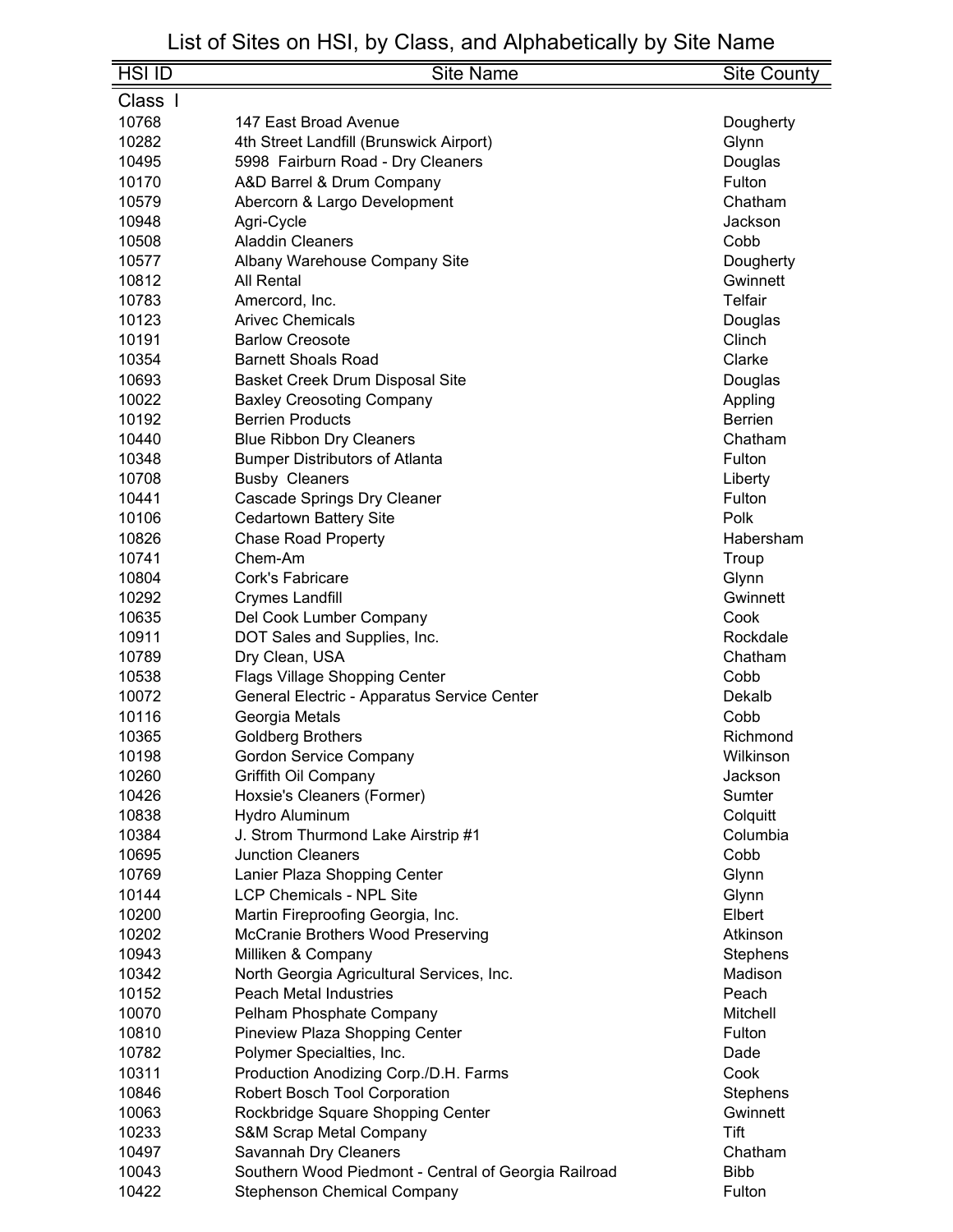| <b>HSI ID</b> | <b>Site Name</b>                                             | Site County       |
|---------------|--------------------------------------------------------------|-------------------|
| 10055         | <b>Stevens Industries</b>                                    | Terrell           |
| 10703         | Swainsboro Electro Plating, Inc.                             | Emanuel           |
| 10393         | <b>Tift Site</b>                                             | Fulton            |
| 10944         | U.S. Army - Fort Gillem - Southeast Burial Site              | Clayton           |
| 10140         | Union Timber                                                 | Clinch            |
| 10760         | <b>Vantran Electric</b>                                      | Jefferson         |
| 10219         | W. F. Harris & Sons Wood Preserving                          | Upson             |
| 10337         | <b>Wallace Lake Road Dump</b>                                | Douglas           |
| 10625         | <b>Washington Manufacturing Company</b>                      | Washington        |
| 10797         | Weddington, James (Estate of)                                | Fulton            |
| 10524         | Wheelers Manufacturing Company, Inc.                         | <b>Bibb</b>       |
| Class II      |                                                              |                   |
|               |                                                              |                   |
| 10910         | 110 North Main Street                                        | Colquitt          |
| 10891         | 431 Vine Street - Vacant Lot                                 | Fulton            |
| 10949         | 60 Minute Cleaners                                           | Fulton            |
| 10952         | AAA Asphalt Products, Inc.                                   | Peach             |
| 10221         | Akzo Coatings (Former)                                       | Appling           |
| 10946         | <b>Albany Theater</b>                                        | Dougherty         |
| 10308         | <b>Allied Industrial Park - NPL Site</b>                     | <b>Bibb</b>       |
| 10701         | Alternate Energy Resources - NPL Site                        | Richmond          |
| 10122         | Amoco Fabrics & Fibers - Hazlehurst Mills                    | <b>Jeff Davis</b> |
| 10924         | Amrep, Inc. - Cartersville                                   | <b>Bartow</b>     |
| 10792         | Amrep, Inc. - Marietta                                       | Cobb              |
| 10776         | Arthur C. Curtis Property                                    | Gwinnett          |
| 10188         | <b>Atlas Chemical Company</b>                                | <b>Burke</b>      |
| 10913         | <b>Avalon Plant</b>                                          | <b>Stephens</b>   |
| 10297         | <b>Ben Gober Landfill</b>                                    | Gwinnett          |
| 10954         | Bradley Circle Properties/Bradley Circle Landfill (Former)   | Muscogee          |
| 10032         | Brockway Standard - Homerville Plant                         | Clinch            |
| 10936         | Brown and Brown Wrecker Service                              | Dekalb            |
| 10953         | <b>Care Environmental</b>                                    | Lowndes           |
| 10904         | Carriage Cleaners (Former)                                   | Fulton            |
| 10772         | Cedar Plaza Shopping Center                                  | Polk              |
| 10404         | Celanese Fiber Company                                       | Floyd             |
| 10095         | Central of GA RR/Bernuth-Lembcke Site                        | Chatham           |
| 10590         | Central of Georgia Railroad Company - Battlefield Park       | Chatham           |
| 10402         | Central of Georgia Railroad Company - Macon Site             | <b>Bibb</b>       |
| 10251         | Chemresol                                                    | Glynn             |
| 10620         | <b>Cherokee Shopping Center</b>                              | Richmond          |
| 10513         | Circle K Store #5259                                         | Cobb              |
| 10930         | <b>Cleveland Cleaners</b>                                    | White             |
| 10628         | <b>Coastal Plains Treating Company</b>                       | Tift              |
| 10825         | Coats American, Inc.                                         | Walker            |
| 10165         | <b>Conyers Battery Exchange</b>                              | Rockdale          |
| 10909         | Cotton Court Property (Lot 28)                               | Glynn             |
| 10905         | <b>CSXT Property on Feeley Avenue</b>                        | Chatham           |
| 10756         | Danfoss Maneurop Ltd.                                        | Gwinnett          |
| 10925         | Duck Barnes Dry Cleaners                                     | Lowndes           |
| 10938         | East Coast Asphalt                                           | Ware              |
| 10778         | ESB, Inc.                                                    | Fulton            |
| 10028         | Escambia Treating Company - Brunswick (aka Brunswick Wood NP | Glynn             |
| 10029         | Escambia Treating Company - Camilla - NPL Site               | Mitchell          |
| 10818         | <b>Estech General Chemicals Albany</b>                       | Dougherty         |
| 10401         | Forstmann & Company, Inc. (Old Burn Pit)                     | Laurens           |
| 10012         | Fox Manufacturing Company                                    | Floyd             |
| 10920         | George's Cleaners (Former)                                   | Dekalb            |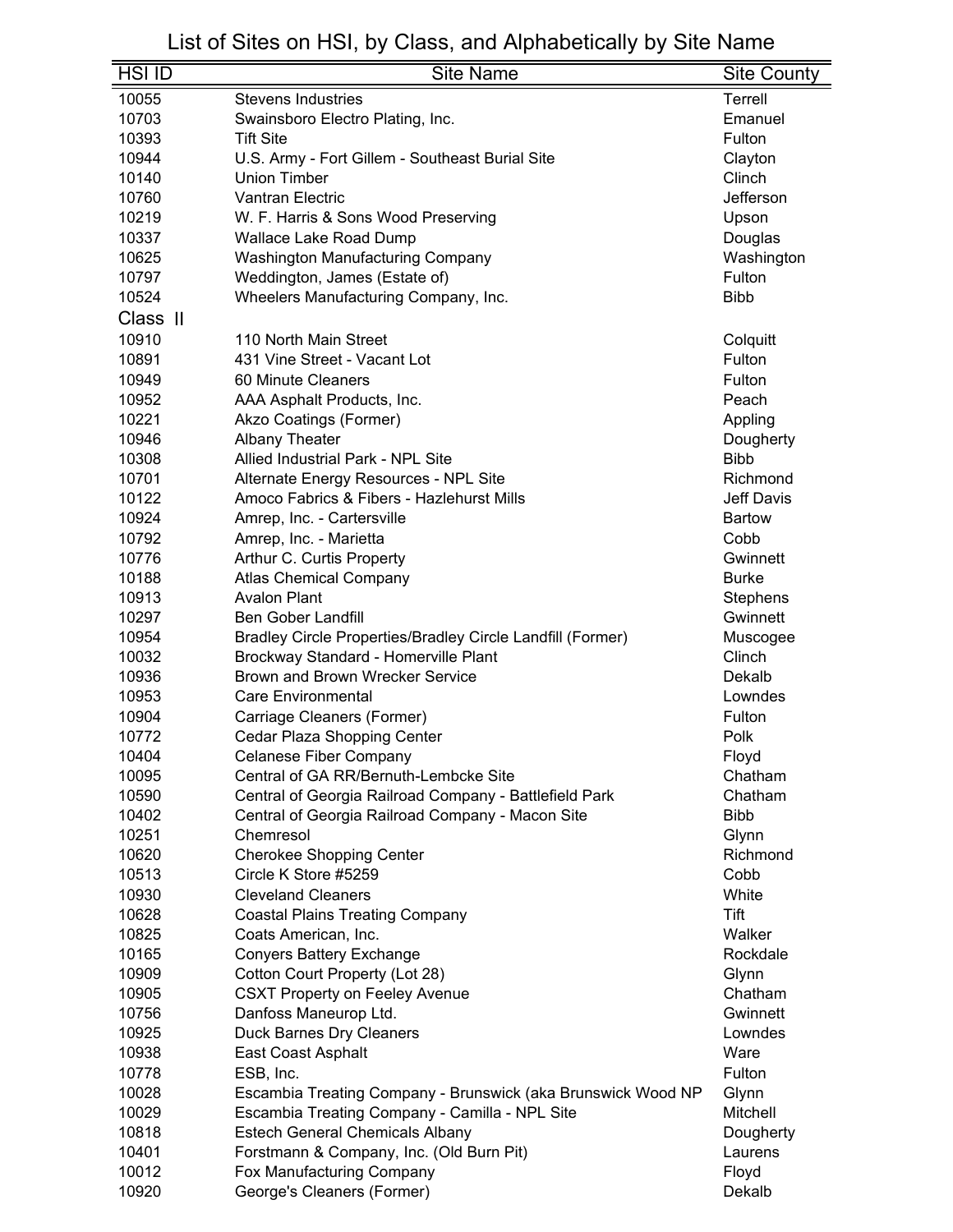| <b>HSI ID</b> | <b>Site Name</b>                                           | <b>Site County</b> |
|---------------|------------------------------------------------------------|--------------------|
| 10553         | Georgia Air National Guard/Savannah/Site 8                 | Chatham            |
| 10512         | Georgia Classic Cleaners                                   | <b>Barrow</b>      |
| 10437         | GIW Industries, Inc.                                       | Columbia           |
| 10876         | <b>Glennville Wood Preserving</b>                          | Tattnall           |
| 10378         | <b>Gravel Pit Road Ditch</b>                               | Richmond           |
| 10926         | Guardian Automotive Corporation (dba SRG Global Covington) | Newton             |
| 10872         | Hock's One Hour Martinizing/Embassy Cleaners               | Cobb               |
| 10428         | Home Oil                                                   | Early              |
| 10815         | Hometown Cleaners (Former)                                 | Morgan             |
| 10199         | <b>Hoover Treated Wood Products</b>                        | McDuffie           |
| 10824         | <b>HTC Group LLC</b>                                       | Cobb               |
| 10521         | Hunter Army Airfield - MCA Barracks                        | Chatham            |
| 10395         | Hunter Army Airfield, Fire Training Area                   | Chatham            |
| 10903         | Hunter Army Airfield/TCE Plume                             | Chatham            |
| 10758         | Huntridge Shopping Center                                  | Fulton             |
| 10814         | <b>Jack's Cleaners</b>                                     | Cobb               |
| 10921         | Joy Dry Cleaners/Lee's Shopping Center                     | Liberty            |
| 10640         | K & D Cleaners (assoc. with Peach Orchard NPL)             | Richmond           |
| 10869         | Kemira Chemicals, Inc. Marietta Facility                   | Cobb               |
| 10744         | Klemic Property / Augusta Ordnance Depot (Former)          | Richmond           |
| 10817         | Klouda Estate                                              | Peach              |
| 10627         | Liberty Oil and Refining                                   | Colquitt           |
| 10167         | Macon Naval Ordnance Landfill (Former) - NPL Site          | <b>Bibb</b>        |
| 10945         | Master Kleen Site (Former)                                 | Dekalb             |
| 10916         | McTeer Food and Fuel                                       | Richmond           |
| 10443         | Mindis Recycling-Shredding Division                        | Fulton             |
| 10246         | Morgan Post Treating Impoundment                           | Clinch             |
| 10205         | Moultrie Wood Preserving Company                           | Colquitt           |
| 10206         | <b>Murrow Brothers Delinting Waste</b>                     | Oconee             |
| 10413         | <b>Muse Scrap Metals</b>                                   | Carroll            |
| 10947         | New Heritage Cleaners (Former)                             | Gwinnett           |
| 10908         | <b>New Plaza Cleaners</b>                                  | Fulton             |
| 10939         | Noble Cleaners (Former)                                    | Cobb               |
| 10698         | Norfolk Southern - Natrochem, Inc., Site                   | Chatham            |
| 10518         | North Park Pavilion Shopping Center                        | Cobb               |
| 10305         | Old Hazlehurst Solid Waste Disposal Site                   | Jeff Davis         |
| 10636         | One Hour Martinizing                                       | Gwinnett           |
| 10922         | One Hour Martinizing Cleaners (Former)                     | Cobb               |
| 10730         | One-Hour Cleanerizing (assoc. with Peach Orchard NPL)      | Richmond           |
| 10738         | O'Neill Manufacturing, Inc.                                | Floyd              |
| 10486         | <b>Orkin Pest Control</b>                                  | Muscogee           |
| 10327         | <b>Palmetto Tire Fire</b>                                  | Coweta             |
| 10863         | Paper Mill Road Undeveloped Tract                          | Gwinnett           |
| 10143         | <b>Parramore Fertilizer</b>                                | Tift               |
| 10885         | <b>Plant McManus Substation</b>                            | Glynn              |
| 10334         | Polychem, LTD                                              | Whitfield          |
| 10874         | <b>Proctor Square Cleaners</b>                             | Gwinnett           |
| 10766         | <b>Ram Leather Care</b>                                    | Rockdale           |
| 10548         | <b>RentRite Property</b>                                   | Fulton             |
| 10897         | <b>Rita's Dry Cleaners</b>                                 | DeKalb             |
| 10950         | River Oak Plaza Shopping Center                            | Gwinnett           |
| 10459         | Seaboard Industrial Blvd. Site                             | Fulton             |
| 10748         | <b>Shakerag Cleaners</b>                                   | Henry              |
| 10002         | Shaver's Farm                                              | Walker             |
| 10875         | <b>Silverstein's Cleaners</b>                              | Columbia           |
| 10747         | <b>Simmons Plating Works</b>                               | Fulton             |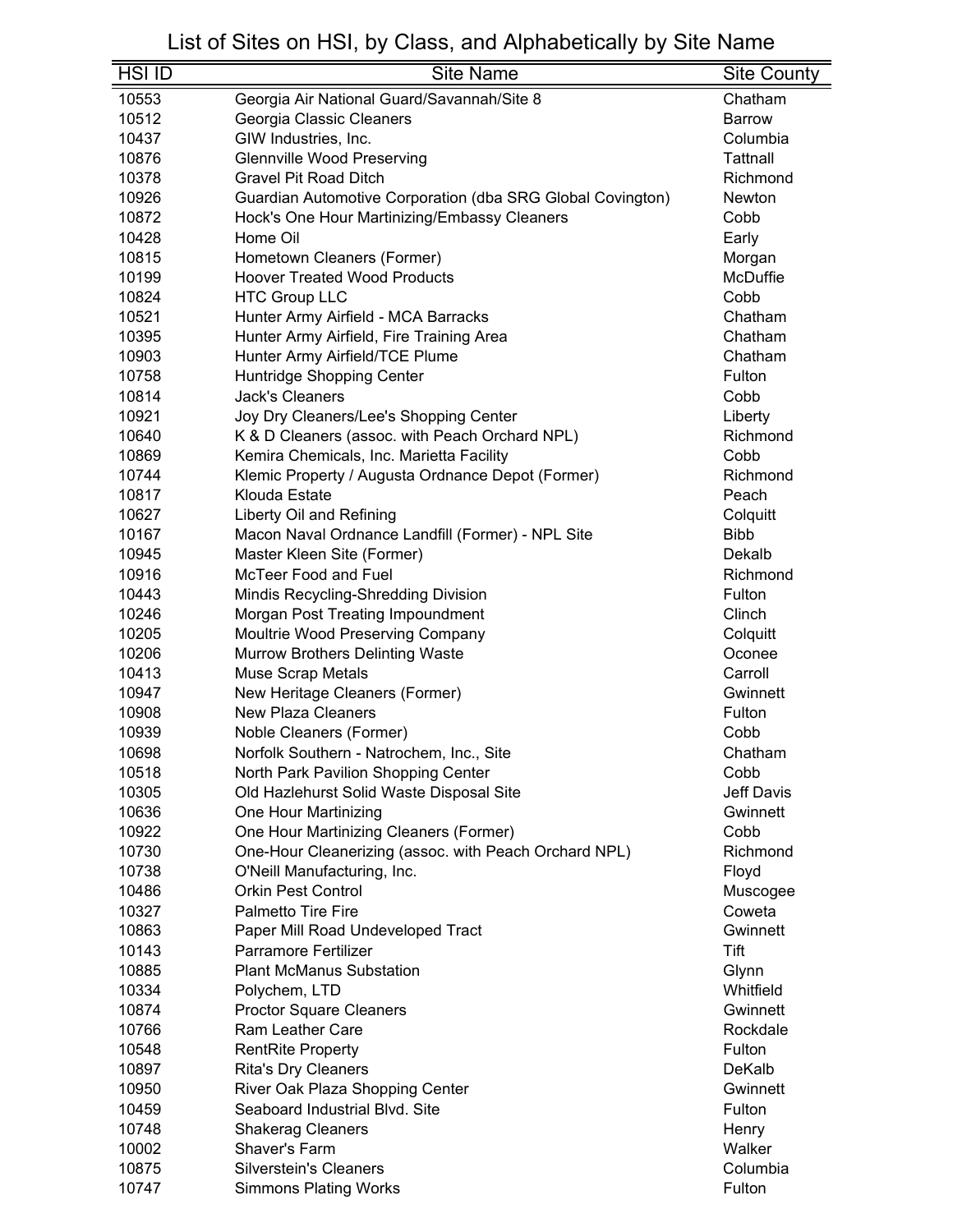| $HSI$ ID       | <b>Site Name</b>                                                   | <b>Site County</b> |
|----------------|--------------------------------------------------------------------|--------------------|
| 10900          | <b>Spears Mattress Company</b>                                     | Floyd              |
| 10934          | Spence Family Partnership                                          | Thomas             |
| 10829          | Square D Company (Former)                                          | Fulton             |
| 10940          | Star Cleaners (Former)                                             | Houston            |
| 10510          | Star Laundry, Inc. (Fabracare)                                     | Peach              |
| 10587          | STSE, Inc.                                                         | Glynn              |
| 10367          | Sun Laboratories of Atlanta                                        | Fulton             |
| 10724          | Taylor's Dry Cleaning (assoc. with Peach Orchard NPL)              | Richmond           |
| 10242          | Terry Creek Dredge Spoil Area- NPL site                            | Glynn              |
| 10834          | Thomas & Co., Inc.                                                 | Spalding           |
| 10849          | <b>Toto Distribution (Former)</b>                                  | Chatham            |
| 10215          | Transcontinental Gas Pipe Line Corp - Comp. Station 130            | Madison            |
| 10091          | Travis Field/Savannah International Airport                        | Chatham            |
| 10837          | <b>Trinity Dry Cleaners</b>                                        | Dougherty          |
| 10641          | Tronox/Kerr McGee Pigments, Inc. (Former)                          | Chatham            |
| 10932          | <b>Tropical Breeze Laundry</b>                                     | Fulton             |
| 10372          | Truman Parkway, Phase II                                           | Chatham            |
| 10030          | Turner Air Force Base (Former)                                     | Dougherty          |
| 10126          | U.S. Army Corps of Engineers Airstrip (current)                    | Decatur            |
| 10082          | Univar USA Inc.                                                    | Gwinnett           |
| 10941          | <b>US Cleaners</b>                                                 | Cobb               |
| 10750          | Vienna Street Dump                                                 | Peach              |
| 10749          | <b>Walton County Landfill</b>                                      | Walton             |
| 10322          | Waynesboro Old City Dump                                           | <b>Burke</b>       |
| 10400          | Whitehall Street Wire Burning Site                                 | Fulton             |
| 10021          | Williams-Mesena Road Landfill                                      | McDuffie           |
| 10935          | <b>Woodward Dry Cleaners (Former)</b>                              | Spalding           |
| Class III      |                                                                    |                    |
| 10491          |                                                                    | Clarke             |
|                | Athens/Clarke Co. Willow Street Landfill & Incinerator             | Whitfield          |
| 10250<br>10464 | Lyndal Chemical (aka Chemical Processing of Georgia)               |                    |
|                | Vopak Terminal Savannah                                            | Chatham            |
| Class IV       |                                                                    |                    |
| 10172          | A.I.D. Company, Division of Roller Bearing Company of America, Inc | Rabun              |
| 10146          | Air Force Plant 6                                                  | Cobb               |
| 10720          | Alma - Radio Station Road MSWLF                                    | Bacon              |
| 10951          | Armstrong World Industries (Macon Plant) - NPL Site                | <b>Bibb</b>        |
| 10147          | <b>Ashland Chemical Company</b>                                    | Dekalb             |
| 10162          | <b>Ashland Chemical Company</b>                                    | Chatham            |
| 10277          | Athens-Clarke County - Dunlap Rd (SL) MSWL                         | Clarke             |
| 10352          | Atlanta Gas Light Company - Griffin MGP Site                       | Spalding           |
| 10128          | Atlanta Gas Light Company - Savannah MGP Site                      | Chatham            |
| 10113          | Atlanta Gas Light Company - Valdosta MGP Site                      | Lowndes            |
| 10018          | <b>Atlantic Wood Industries</b>                                    | Chatham            |
| 10784          | B & M Wood Products, Inc.                                          | Ware               |
| 10385          | <b>Baldwin County Sanitary Landfill</b>                            | <b>Baldwin</b>     |
| 10456          | Barnesville-Goggins Road MSWL                                      | Lamar              |
| 10053          | <b>BASF Catalysts, LLC- Attapulgus Operations</b>                  | Decatur            |
| 10283          | Ben Hill County - Joshlyn Road MSWL                                | <b>Ben Hill</b>    |
| 10643          | <b>Berrien County Landfill</b>                                     | <b>Berrien</b>     |
| 10017          | <b>Blackman Uhler Chemical Company</b>                             | Richmond           |
| 10658          | Blakely - Howell Street / Pit Road MSWLF                           | Early              |
| 10467          | <b>Bleckley County Municipal Landfill</b>                          | Bleckley           |
| 10090          | <b>Bon L Manufacturing Company</b>                                 | Coweta             |
| 10646          | Bryan County - US 280 Mill Creek MSWLF                             | <b>Bryan</b>       |
| 10716          | <b>Buford - McEver Road MSWLF</b>                                  | Gwinnett           |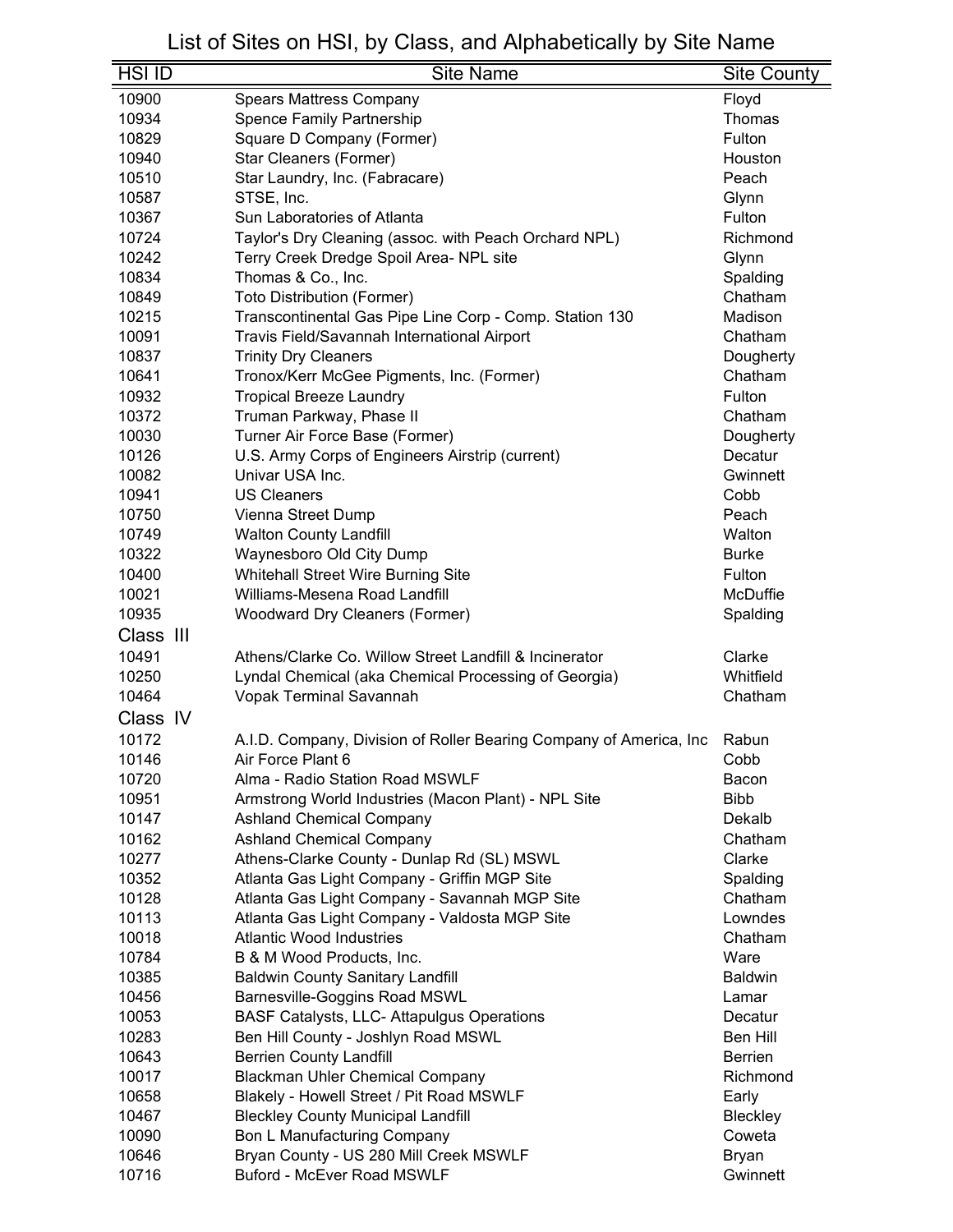| <b>HSI ID</b> | <b>Site Name</b>                                      | <b>Site County</b> |
|---------------|-------------------------------------------------------|--------------------|
| 10450         | <b>Burke County Landfill</b>                          | <b>Burke</b>       |
| 10286         | <b>Button Gwinnett Landfill</b>                       | Gwinnett           |
| 10278         | Butts County - Brownlee Road Landfill                 | <b>Butts</b>       |
| 10721         | Cairo - 6th Avenue (SL) MSWLF                         | Grady              |
| 10476         | Calhoun - Harris Rd. Phase 4 (L)                      | Gordon             |
| 10854         | Calhoun County SR 45 Morgan (SL)                      | Calhoun            |
| 10647         | Camden County Vacuna Road LF                          | Camden             |
| 10711         | Candler County S.R. 121 Metter # 021-001D(SL)         | Candler            |
| 10648         | Carroll County / Carrollton SR 166 LF                 | Carroll            |
| 10330         | Cedartown Industries - NPL Site                       | Polk               |
| 10092         | Cedartown Municipal Landfill - Former NPL Site        | Polk               |
| 10649         | <b>Chatham County Landfill</b>                        | Chatham            |
| 10454         | Chattooga County - Penn Bridge Rd Ph 1 (SL) MSWL      | Chattooga          |
| 10271         | Cheatham Road Landfill (Phase 2 Cobb County)          | Cobb               |
| 10133         | Chemical Specialties, Inc (CSI)                       | Lowndes            |
| 10650         | Cherokee County - Blalock Road Landfill               | Cherokee           |
| 10896         | City of Waycross Blackwell Road Landfill              | Ware               |
| 10392         | Clayton Co. SR3- Lovejoy Site #2 MSWL                 | Clayton            |
| 10275         | Clinch County - Smith Road Landfill Phase 1 (SL)      | Clinch             |
| 10651         | <b>Coffee County Landfill</b>                         | Coffee             |
| 10045         | Colonial Terminals, Plant #1                          | Chatham            |
| 10452         | Colquitt Co. - CR 15, Sunset, Phase I MSWLF           | Colquitt           |
| 10652         | Columbia County - Baker Place Road MSWLF              | Columbia           |
| 10288         | <b>Columbus Municipal Landfill</b>                    | Muscogee           |
| 10289         | Cordele-Crisp City-County Landfill                    | Crisp              |
| 10291         | Coweta County Landfill - Ishman Ballard Rd Phase 1A   | Coweta             |
| 10340         | CPI Plastics, L.L.C.                                  | Coweta             |
| 10719         | Crawford County - SR 341 / Hopewell Road MSWLF        | Crawford           |
| 10008         | <b>CSX Transportation - Middleton Derailment</b>      | Elbert             |
| 10026         | <b>CSX Transportation - Waycross Facility</b>         | Ware               |
| 10654         | Dawson County Shoal Hole Road MSWL                    | Dawson             |
| 10858         | Decatur County SR 309 MSWL                            | Decatur            |
| 10656         | Dooly County - CR 101 MSWLF                           | Dooly              |
| 10447         | Dougherty Co. - Fleming Rd. MSW Landfill              | Dougherty          |
| 10657         | Douglas County Landfill - Cedar Mt/Worthan Rd Phase 1 | Douglas            |
| 10001         | Dow Chemical - Dalton Site                            | Whitfield          |
| 10715         | Durand MSW Landfill                                   | Meriwether         |
| 10713         | Effingham County - SR 17 MSWLF                        | Effingham          |
| 10659         | <b>Elbert County Landfill</b>                         | Elbert             |
| 10660         | Emanuel Co. - SR 297 Swainsboro (SL)                  | Emanuel            |
| 10661         | <b>Fannin County Landfill</b>                         | Fannin             |
| 10451         | Fayette County - 1st Manassas Mile Road MSWLF         | Fayette            |
| 10059         | Firestone Tire & Rubber Co. (Albany Plant)-NPL Site   | Dougherty          |
| 10843         | Floyd County - Berryhill Road Sanitary Landfill       | Floyd              |
| 10485         | Forsyth, Old Brent Rd. MSWL                           | Monroe             |
| 10662         | Franklin County - Harrison Bridge Road MSWLF          | Franklin           |
| 10663         | <b>Fulton County Landfill</b>                         | Fulton             |
| 10005         | G. C. Lee Site                                        | Clinch             |
| 10046         | <b>General Electric Company</b>                       | Floyd              |
| 10057         | General Tire - Aldora Plant                           | Lamar              |
| 10839         | Gibson - CR 50 Ph. 1 MSWLF                            | Glascock           |
| 10664         | Gilmer County SR 52 - Tower Road MSWLF                | Gilmer             |
| 10665         | Glynn Co. - Cate Road C&D MSWLF                       | Glynn              |
| 10382         | GNB Technologies, Inc.                                | Muscogee           |
| 10027         | Graphic Packaging International, Inc.                 | <b>Bibb</b>        |
| 10479         | Greene County - US 278 West MSWL                      | Greene             |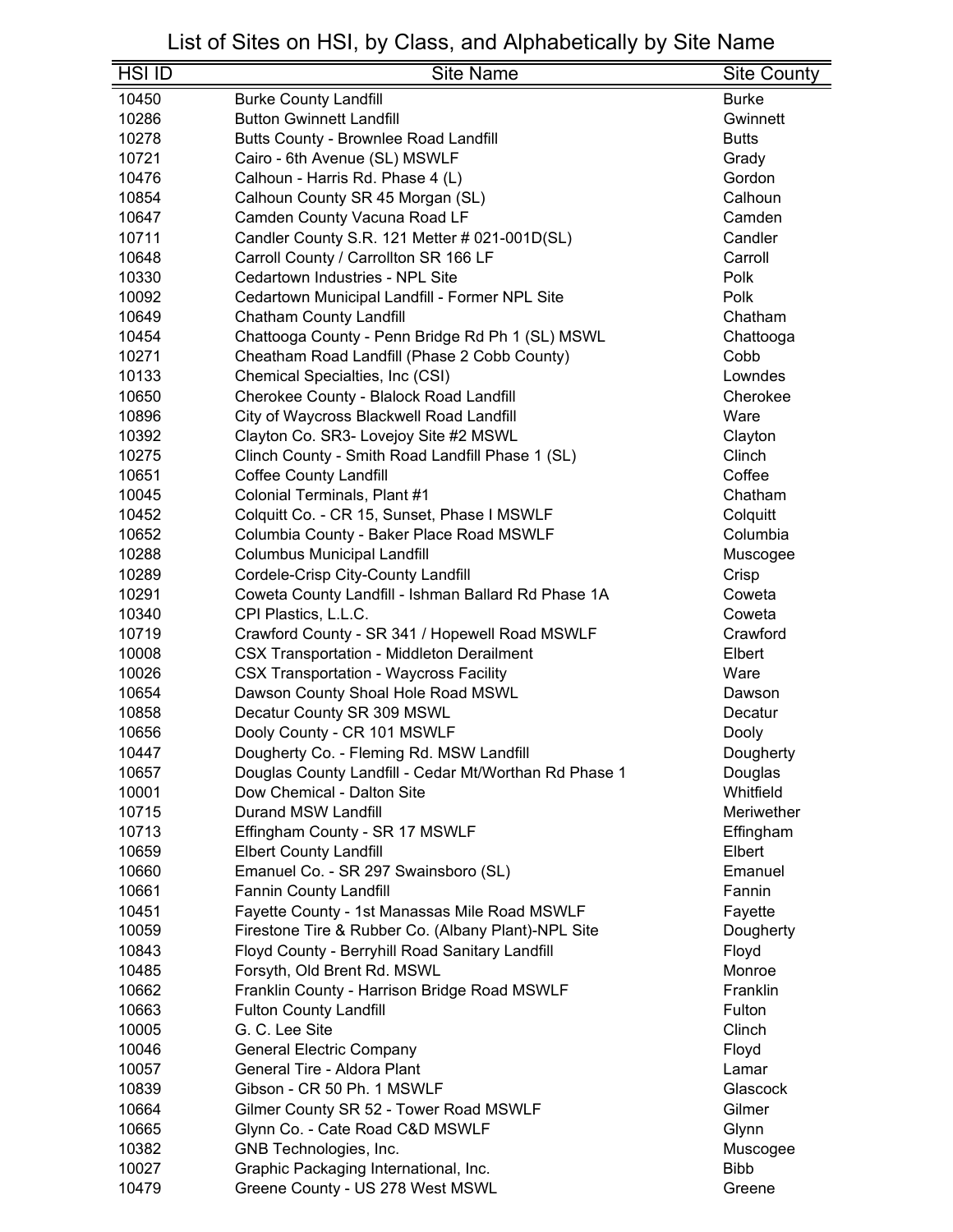| <b>HSI ID</b> | <b>Site Name</b>                                                  | <b>Site County</b> |
|---------------|-------------------------------------------------------------------|--------------------|
| 10449         | Griffin - Shoal Creek Road Landfill                               | Spalding           |
| 10458         | Habersham County Pea Ridge Road Landfill                          | Habersham          |
| 10270         | Hall County - Allen Creek Sanitary Landfill                       | Hall               |
| 10666         | Haralson County Landfill (US 78 Bremen)                           | Haralson           |
| 10856         | Harris County Hamilton Road E MSWL                                | Harris             |
| 10667         | Hart County Landfill                                              | Hart               |
| 10478         | Heard Co. - Frolona Rd. MSWL                                      | Heard              |
| 10020         | <b>Henkel Site</b>                                                | Polk               |
| 10058         | Hercules                                                          |                    |
| 10006         | Hercules 009 Landfill - NPL Site                                  | Glynn<br>Glynn     |
|               |                                                                   | DeKalb             |
| 10481         | Hickson Corporation - CCA Production Facility                     |                    |
| 10387         | Hightower Road MSW Landfill - Phase 2                             | Forsyth            |
| 10457         | Houser's Mill Road MSWLF                                          | Peach              |
| 10016         | Ingersoll - Rand Sylvania Remediation (fka Torrington/Timken))    | Screven            |
| 10480         | Jackson County - SR 82 North, Phase II MSWL                       | Jackson            |
| 10752         | Jeff Davis - CR 20 MSWLF                                          | Jeff Davis         |
| 10669         | Jefferson County - US 1 (Avera Rd) MSWLF                          | Jefferson          |
| 10158         | <b>Johnson Controls</b>                                           | Fulton             |
| 10722         | Johnson County - SR 15 Wrightsville Ph 2 (SL) MSWLF               | Johnson            |
| 10438         | Jones County Municipal Solid Waste Landfill                       | Jones              |
| 10475         | LaGrange - Municipal Solid Waste Landfill                         | Troup              |
| 10670         | Lamar County - Grove Street Extension MSWLF                       | Lamar              |
| 10015         | Langdale Forest Products Corporation                              | Lowndes            |
| 10751         | Lanier County-Studstill Road MSWLF                                | Lanier             |
| 10386         | Laurens County Municipal Solid Waste Landfill                     | Laurens            |
| 10671         | Lee County - SR 32 MSWLF                                          | Lee                |
| 10672         | Liberty County - Limerick Road MSWLF                              | Liberty            |
| 10889         | Lincoln County - CR 121/Prater Landfill                           | Lincoln            |
| 10453         | Lowndes County-State Road 31 MSWL                                 | Lowndes            |
| 10490         | Lumpkin Co. - Barlow Rd. MSWL                                     | Lumpkin            |
| 10446         | Macon County SR 49 North MSWL                                     | Macon              |
| 10388         | Madison County Sanitary Landfill 2&3 (SL)                         | Madison            |
| 10157         | <b>Manor Timber Company</b>                                       | Clinch             |
| 10056         | Marzone/Chevron - NPL Site OU1                                    | Tift               |
| 10353         | Marzone/Chevron - NPL Site OU2 (formerly Golden Seed Site)        | Tift               |
| 10329         | Mathis Brothers - South Marbletop Road Landfill - NPL Site        | Walker             |
| 10675         | McIntosh County - King Road MSWLF                                 | McIntosh           |
| 10065         | Merck & Company                                                   | Dougherty          |
| 10272         | <b>Miller Bottom Road Landfill</b>                                | Rockdale           |
| 10676         | Mitchell County - SR 3A MSWLF                                     | Mitchell           |
| 10136         | Monsanto Chemical Company - (former NPL Site)                     | Richmond           |
| 10389         | Morgan County Municipal Solid Waste Landfill                      | Morgan             |
| 10044         | Mt Airy Wood Preserving Company                                   | Habersham          |
| 10677         | Murray County - US 411 Westside MSWLF                             | Murray             |
| 10678         | Newton County - Lower River Road MSWL                             | Newton             |
| 10937         | <b>Occidental Chemical Corporation</b>                            | Richmond           |
| 10477         | Ocilla - SR 32 East MSWL                                          | Irwin              |
| 10145         | Olin Corporation                                                  | Richmond           |
| 10855         | Paulding County - Gulledge Road MSWL                              | Paulding           |
| 10124         | Perma-Fix of South Georgia (fka Chemical Conservation of Georgia) | Lowndes            |
| 10115         | Phibro-Tech (fka C P Chemicals)                                   | Cobb               |
| 10679         | Pickens Co. - Jones Mountain Road Westside MSWLF                  | Pickens            |
| 10680         | Pierce County - SR 121 MSWLF                                      | Pierce             |
| 10928         | Pike County - County Farm Road MSWL                               | Pike               |
| 10310         | Polk County Landfill                                              | Polk               |
| 10019         | Powersville Landfill - NPL Site                                   | Peach              |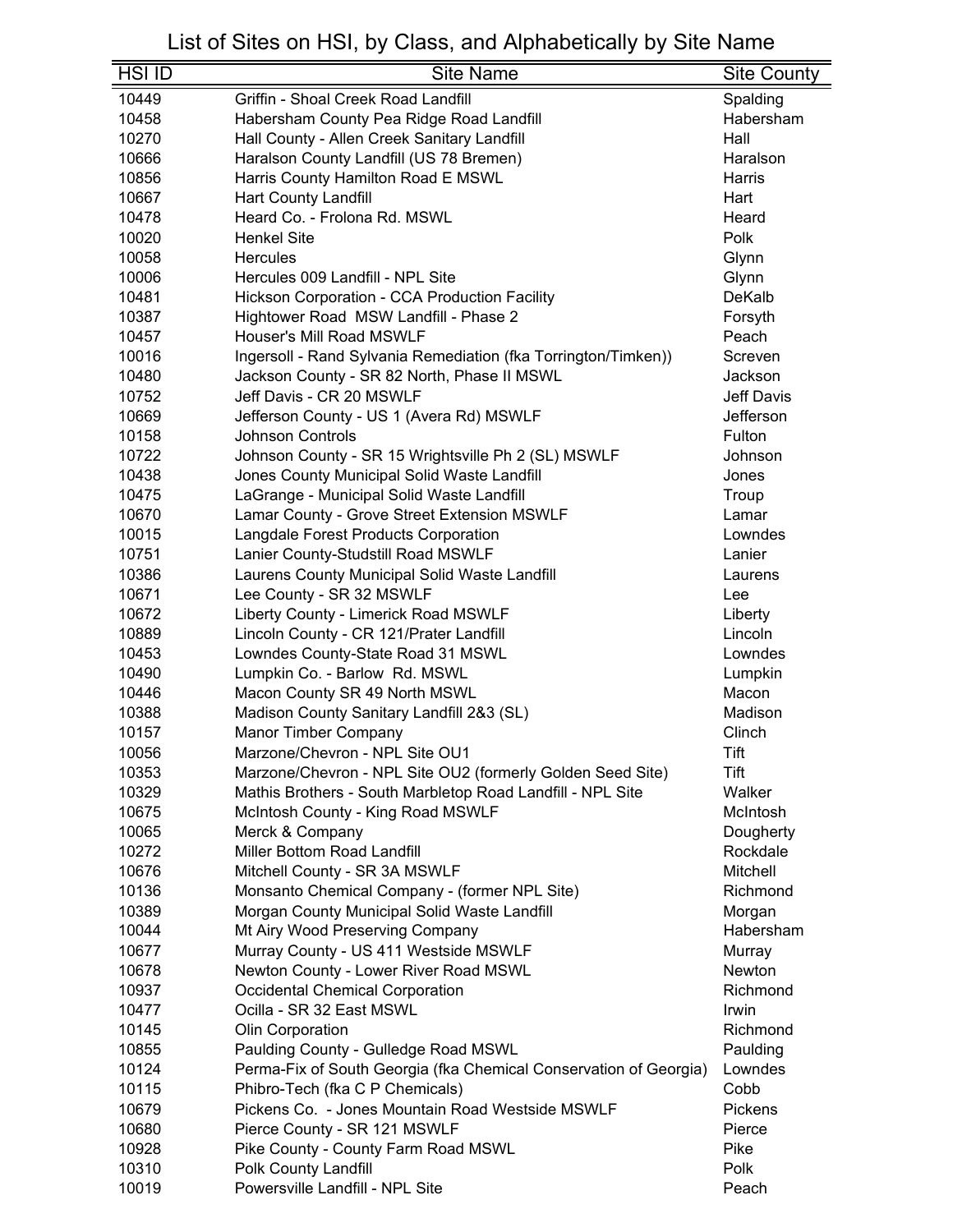| <b>HSI ID</b> | <b>Site Name</b>                                       | <b>Site County</b>                |
|---------------|--------------------------------------------------------|-----------------------------------|
| 10645         | Quitman - SR 333 Landfill                              | <b>Brooks</b>                     |
| 10484         | Rabun Co. - Eastman Mountain Road Landfill             | Rabun                             |
| 10857         | Randolph County Brooksville Road Ph 1 MSWL             | Randolph                          |
| 10840         | Richmond County - Dean's Bridge Road                   | Richmond                          |
| 10180         | Robins Air Force Base - NPL Site                       | Houston                           |
| 10482         | Rockyface-Westside Municipal Solid Waste Landfill      | Whitfield                         |
| 10816         | Rolling Hills Landfill                                 | Clayton                           |
| 10346         | SAFT America, Inc.                                     | Lowndes                           |
| 10860         | Schley County CR 65 MSWL                               | Schley                            |
| 10390         | Screven County Municipal Solid Waste Landfill          | Screven                           |
| 10111         | Scripto Plant & Office Complex (Former)                | Fulton                            |
| 10151         | Signal Energy Holdings (Former Young Refining)         | Douglas                           |
| 10142         | So Green Waste Pile                                    | Tift                              |
| 10276         | Southern States Landfill                               | Fulton                            |
| 10083         | Southern Wood Piedmont - Augusta                       | Richmond                          |
| 10084         | Southern Wood Piedmont - East Point                    | Fulton                            |
| 10060         | Southwire - Copper Division                            | Carroll                           |
| 10061         | Southwire - Wire & Cable Division                      | Carroll                           |
| 10448         | Spalding County - Yamacraw Road MSWL                   | Spalding                          |
| 10274         | Speedway SR 324 Landfill                               | <b>Barrow</b>                     |
| 10391         |                                                        | <b>Bulloch</b>                    |
| 10461         | Statesboro/Bulloch County Lakeview Rd. Landfill        |                                   |
| 10851         | Stephens County SR 145, Phases 2 & 3 MSWL              | <b>Stephens</b><br><b>Stewart</b> |
|               | Stewart County Landfill, CR 145 S Ph 2 (SL)            |                                   |
| 10718         | Sugar Hill - Appling Road MSWLF                        | Gwinnett                          |
| 10723         | <b>Sumter County Landfill</b>                          | Sumter                            |
| 10682         | Terrell County - U. S. 82 MSWLF                        | Terrell                           |
| 10024         | TH Agriculture & Nutrition Company - NPL Site          | Dougherty                         |
| 10683         | Tifton - Omega / Eldorado Road MSWLF                   | Tift                              |
| 10684         | Towns County - SR 288 MSWLF                            | Towns                             |
| 10714         | Turner County - SR 112 Ashburn Phase 3 MSWLF           | Turner                            |
| 10112         | U.S. Army - Fort Benning (FBSB-86)                     | Muscogee                          |
| 10009         | U.S. Army - Fort Gillem - North Landfill Area          | Clayton                           |
| 10094         | U.S. Marine Corps Logistics Base - NPL Site            | Dougherty                         |
| 10093         | U.S. Naval Submarine Base, Kings Bay                   | Camden                            |
| 10241         | Union Camp Corp - Allen Blvd Landfill                  | Chatham                           |
| 10114         | Union Camp Corp - Former Amoco Property                | Chatham                           |
| 10712         | Union County MSW Landfill                              | Union                             |
| 10269         | University of Georgia - Milledge Avenue Site           | Clarke                            |
| 10685         | Upson County - Zorn Street Phase 2, 3 MSWLF            | Upson                             |
| 10673         | Valdosta - Wetherington Lane SWLF                      | Lowndes                           |
| 10859         | Walker County Marble Top Road MSWL                     | Walker                            |
| 10294         | Walker Road Landfill (formerly 11th Street Landfill)   | <b>Bibb</b>                       |
| 10460         | Ware County-US 82, Waresboro MSWL                      | Ware                              |
| 10852         | Warren County - Shoals Street #2 MSWL                  | Warren                            |
| 10455         | Washington County Landfill-Kaolin Road, Site #2        | Washington                        |
| 10686         | Wayne County - Goose Creek Phase 1 MSWLF               | Wayne                             |
| 10668         | West Asbury Road Phase II MSWL                         | Henry                             |
| 10445         | White County - Duke's Creek MSW Landfill               | White                             |
| 10687         | Whitfield Co./Dalton-Old Dixie Hwy Phase 2 4 & 5 MSWLF | Whitfield                         |
| 10462         | Wilkes County-CR 40 MSWL                               | Wilkes                            |
| 10688         | Wilkinson Co. - Hwy. 57 Public Works Camp MSWLF        | Wilkinson                         |
| 10062         | Woolfolk Chemical Works - NPL Site                     | Peach                             |
| 10853         | Worth County SR 112 MSWL                               | Worth                             |
| 10137         | York Casket Hardware (fka Piedmont Metals)             | Gwinnett                          |
| Class V       |                                                        |                                   |
| 10208         | 139 Brampton Road                                      | Chatham                           |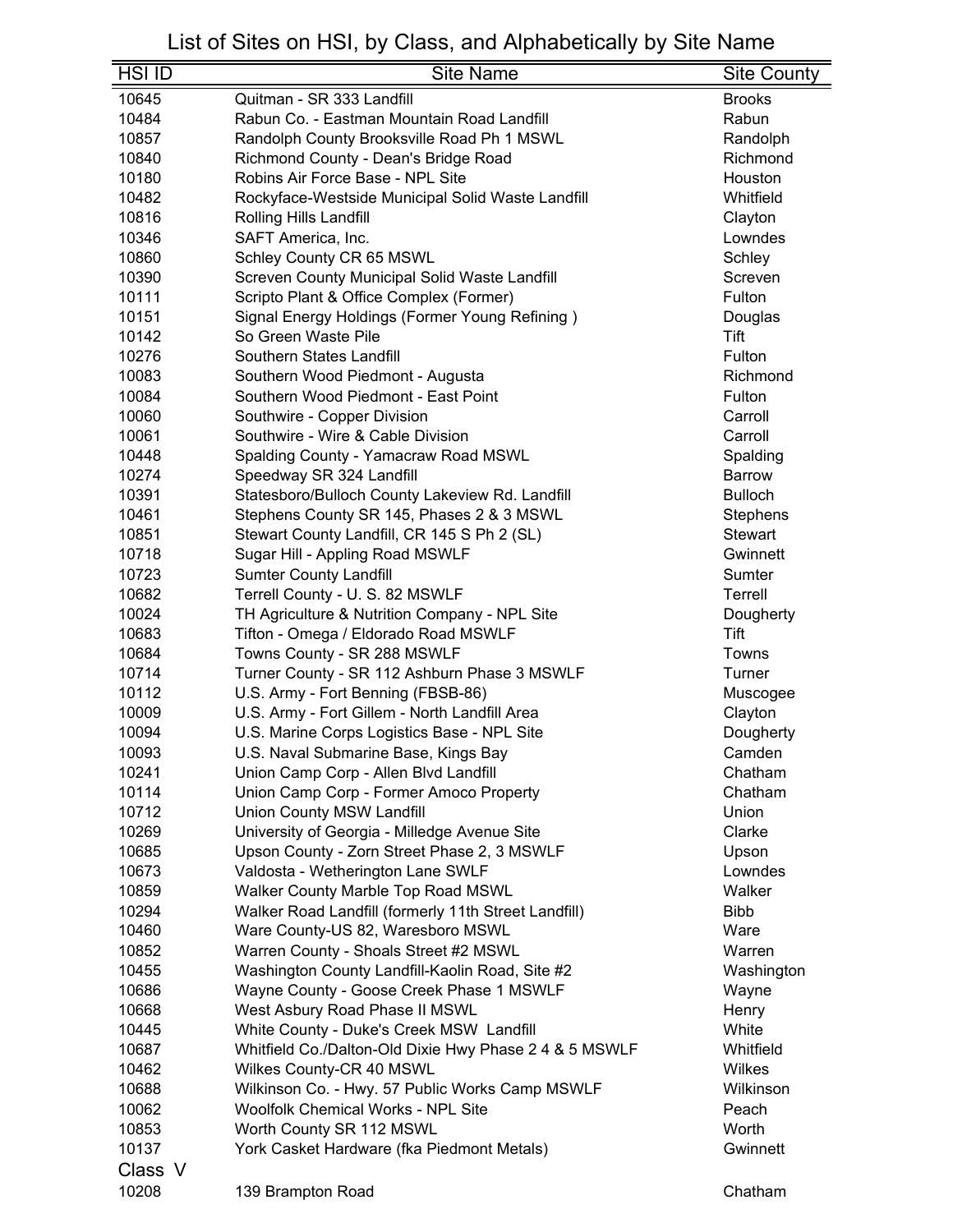| <b>HSI ID</b> | <b>Site Name</b>                                    | <b>Site County</b> |
|---------------|-----------------------------------------------------|--------------------|
| 10077         | 1610 Southland Circle (fka "Indcon")                | Fulton             |
| 10919         | 2217 West Bay Street                                | Chatham            |
| 10139         | 304 N Dudley Street Site                            | Sumter             |
| 10956         | Ace Pole Company                                    | Pierce             |
| 10736         | Albany MGP, Former                                  | Dougherty          |
| 10099         | <b>Alco Controls</b>                                | Jeff Davis         |
| 10405         | AMC International, Inc.                             | Whitfield          |
| 10523         | American Amalgamated/Executive Dry Cleaners         | Gwinnett           |
| 10048         | American Linen Supply Company (former)              | Oconee             |
| 10333         | Apollo Industries, Inc.                             | Cobb               |
| 10429         | <b>ARAMARK Uniform Services</b>                     | Thomas             |
| 10351         | <b>ARAMARK Uniform Services</b>                     | Chatham            |
| 10153         | Atlanta Gas Light Company - Athens MGP Site         | Clarke             |
| 10132         | Atlanta Gas Light Company - Augusta MGP Site        | Richmond           |
| 10097         | Atlanta Gas Light Company - Waycross MGP Site       | Ware               |
| 10737         | <b>Atlantic Cotton Mills</b>                        | <b>Bibb</b>        |
| 10890         | <b>B&amp;L Discount Auto</b>                        | DeKalb             |
| 10466         | Baychem, Inc.                                       | Cobb               |
| 10474         | <b>Bekaert Corporation</b>                          | Floyd              |
| 10893         | Best Manufacturing Company, Armuchee Div            | Floyd              |
| 10894         | <b>Bright Hour Trust Property</b>                   | Fulton             |
| 10586         | Brown Steel Contractors - Broad Street Facility     | Coweta             |
| 10734         | C & D Technologies, Inc.                            | Rockdale           |
| 10830         | Chemical Specialists and Development, Inc.          | DeKalb             |
| 10867         | Coastal Concrete, Inc.                              | Chatham            |
| 10098         | Colonial Terminals, Plant #2                        | Chatham            |
| 10799         | Concord Fabrics, Inc.                               | <b>Baldwin</b>     |
| 10003         | <b>CSX Transportation - Savannah (Tremont Road)</b> | Chatham            |
| 10611         | <b>CSXT Depriest Signal Shop</b>                    | Chatham            |
| 10739         | Daniel Measurement and Control, Inc.                | <b>Bulloch</b>     |
| 10540         | Dawson Manufacturing Company                        | Terrell            |
| 10179         | Deptford Tract Landfill                             | Chatham            |
| 10612         | Dettelbach Pesticide Warehouse Site                 | Dekalb             |
| 10780         | Dixie/Candlewick Hurst Yarn Mill (Former)           | Catoosa            |
| 10360         | Douglas & Lomason Company                           | Carroll            |
| 10154         | Douglas & Lomason Company                           | Coweta             |
| 10880         | Dry Cleaning Depot                                  | Fulton             |
| 10892         | Duluth Dry Cleaner (Former)                         | Gwinnett           |
| 10933         | E. Cohn Property (Former)                           | Muscogee           |
| 10499         | Eagle Rockbridge Shopping Center                    | DeKalb             |
| 10196         | <b>Estech General Chemicals</b>                     | Fulton             |
| 10519         | <b>Fabricare Cleaners</b>                           | Cobb               |
| 10259         | <b>Farmers Favorite Fertilizer</b>                  | Colquitt           |
| 10366         | Forstmann & Company, Inc. (1,1-DCA Site)            | Laurens            |
| 10324         | Forstmann & Company, Inc. (TCE spill)               | Laurens            |
| 10813         | <b>Franklin Street Site</b>                         | Cobb               |
| 10025         | GA Dept of Trans - Dist 4 Main HQ (Former)          | Coffee             |
| 10742         | GA DOT Jesup District Office Complex                | Wayne              |
| 10759         | Gainesville District Office Complex                 | Hall               |
| 10498         | <b>General Chemical Corporation</b>                 | Fulton             |
| 10355         | <b>General Time Corporation</b>                     | Clarke             |
| 10052         | Georgia Power - Athens Foundry Street Property      | Clarke             |
| 10912         | Grantville Mill                                     | Coweta             |
| 10886         | Hawkinsville Cotton Mills (Former)                  | Pulaski            |
| 10696         | Hercules, Inc.                                      | Chatham            |
| 10931         | <b>Ideal Cleaners</b>                               | Troup              |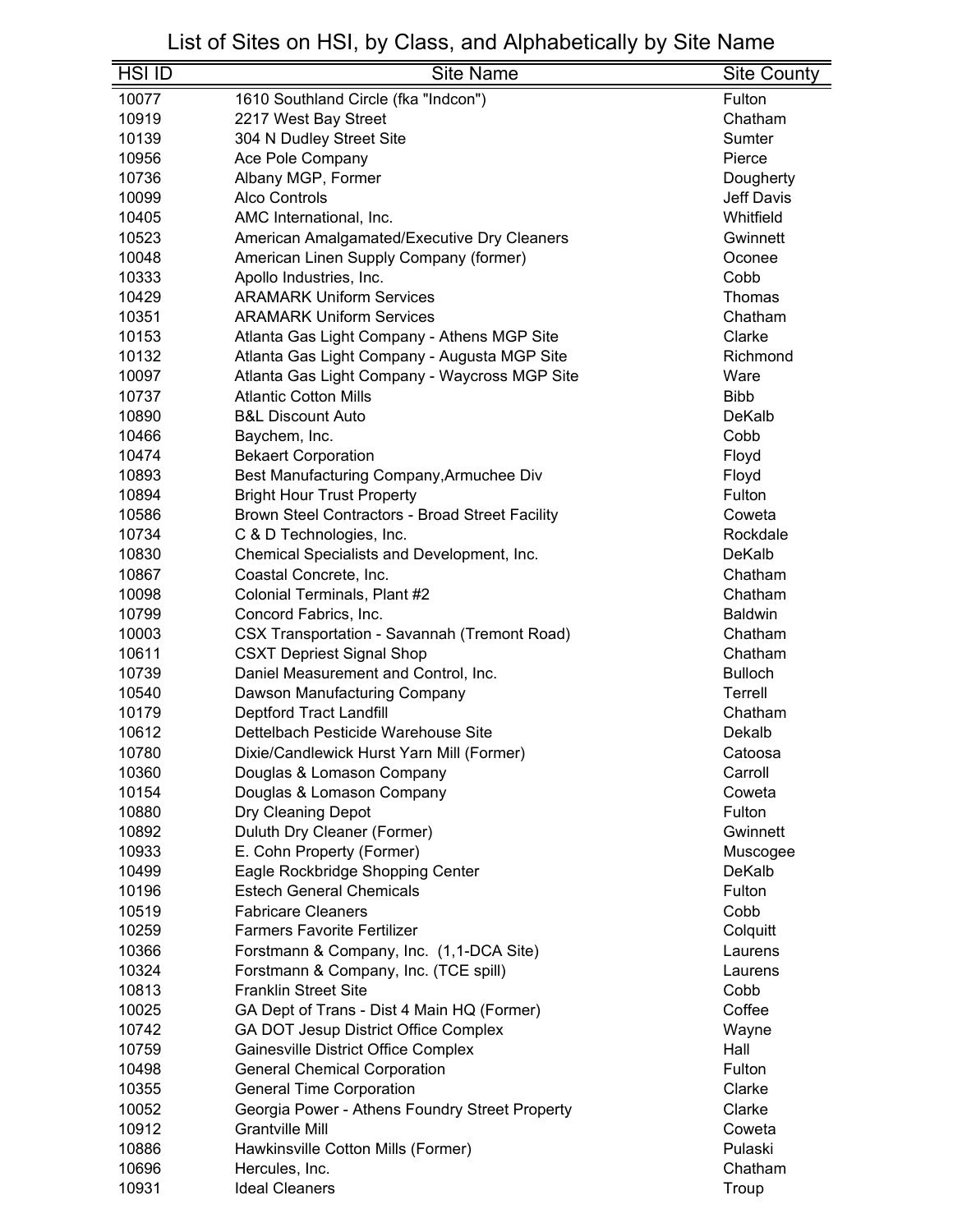| <b>HSI ID</b>  | <b>Site Name</b>                                               | <b>Site County</b> |
|----------------|----------------------------------------------------------------|--------------------|
| 10690          | Imperial Cleaners (Former)                                     | Fulton             |
| 10884          | JNV Investments Group (f.k.a Professional Cleaners)            | Dekalb             |
| 10614          | Legion Industries                                              | <b>Burke</b>       |
| 10376          | Loef Company, Inc. (The)                                       | Clarke             |
| 10573          | Louisiana Pacific Corp. - Statesboro                           | <b>Bulloch</b>     |
| 10790          | Love Your Clothes Cleaners                                     | Cobb               |
| 10808          | Lowe's Home Improvement Warehouse                              | Clayton            |
| 10845          | Lucky Cleaners (Former)                                        | Richmond           |
| 10096          | <b>M&amp;J Solvents Company</b>                                | Fulton             |
| 10398          | MacGregor Golf Company                                         | Dougherty          |
| 10511          | Macon MGP Site                                                 | <b>Bibb</b>        |
| 10765          | <b>Manchester Tank Company</b>                                 | Polk               |
| 10406          | McKenzie Tank Lines, Inc.                                      | Chatham            |
| 10771          | <b>MENA Rockmart Facility</b>                                  | Polk               |
| 10779          | <b>Mercer University Triangle</b>                              | <b>Bibb</b>        |
| 10204          | Metalplate Galvanizing Corp                                    | Fulton             |
| 10135          | Monroe Auto Equipment Company (Tenneco)                        | Hart               |
| 10732          | National Smelting and Refining                                 | Fulton             |
| 10942          | <b>Nelms Drive Landfill</b>                                    | Dekalb             |
| 10844          | North Berkeley Lake Road Site                                  | Gwinnett           |
| 10245          | Oil Processing Corp (Former)                                   | Jefferson          |
| 10304          | Old City Landfill                                              | <b>Jeff Davis</b>  |
| 10594          | Old National Shopping Center                                   | Fulton             |
| 10472          | Parker Hannifin Corp./Abex NWL Div.                            | Laurens            |
| 10583          | Pavilion Cleaners, Riverdale Mall                              | Clayton            |
| 10775          | Pennington Seed, Inc. Warehouse (Former)                       | Toombs             |
| 10929          | <b>Pilot Wastewater Treatment Plant</b>                        | Troup              |
| 10085          | PPG Industries (former)                                        | Houston            |
| 10281          | Rabun Apparel (formerly Rabun Mills)                           | Rabun              |
| 10547          | Rayloc Facility                                                | Fulton             |
| 10430          | <b>Rental Uniform Service of Griffin</b>                       | Spalding           |
| 10923          | Rice Iron and Metals, Inc. (Former)                            | Lowndes            |
| 10901          | Roper Pump Company                                             | Jackson            |
| 10902          | Rose City Cleaners (Former)                                    | Thomas             |
| 10883          | Roswell Cleaners & Coin Laundry                                | Fulton             |
| 10542          | <b>Roswell Station</b>                                         | Fulton             |
| 10494          | Ruby Quarry Asphalt Plant Site                                 | Jones              |
| 10068          | <b>Rummel Fibre Company</b><br>Savannah Electric - Plant Kraft | Floyd<br>Chatham   |
| 10415<br>10515 | Sechem, Inc.                                                   | Gwinnett           |
| 10559          | Shade/Allied, Inc.                                             | Hall               |
| 10089          | Southern Bag Corp                                              | Lowndes            |
| 10591          | Southern Motors of Savannah, Inc.                              | Chatham            |
| 10141          | <b>Southern States</b>                                         | Henry              |
| 10371          | Southern States Phosphate & Fertilizer Co.                     | Chatham            |
| 10788          | <b>Southside Cleaners</b>                                      | Chatham            |
| 10955          | Spalding Square Shopping Center                                | Spalding           |
| 10707          | Specialty Stampings, L.L.C.                                    | Cook               |
| 10505          | Station at Vinings (The)                                       | Cobb               |
| 10509          | Swift Meat Processing Plant                                    | Colquitt           |
| 10317          | <b>T Street Dump</b>                                           | Glynn              |
| 10798          | <b>Tara Shopping Center</b>                                    | Clayton            |
| 10502          | Transco Railcar Facility (Former)                              | <b>Bibb</b>        |
| 10218          | Union Camp Corp - DBA Thomas Treating                          | Charlton           |
| 10543          | United Technologies Automotive, Inc.                           | McDuffie           |
| 10740          | Unitog Company Facility (Former)                               | Fulton             |